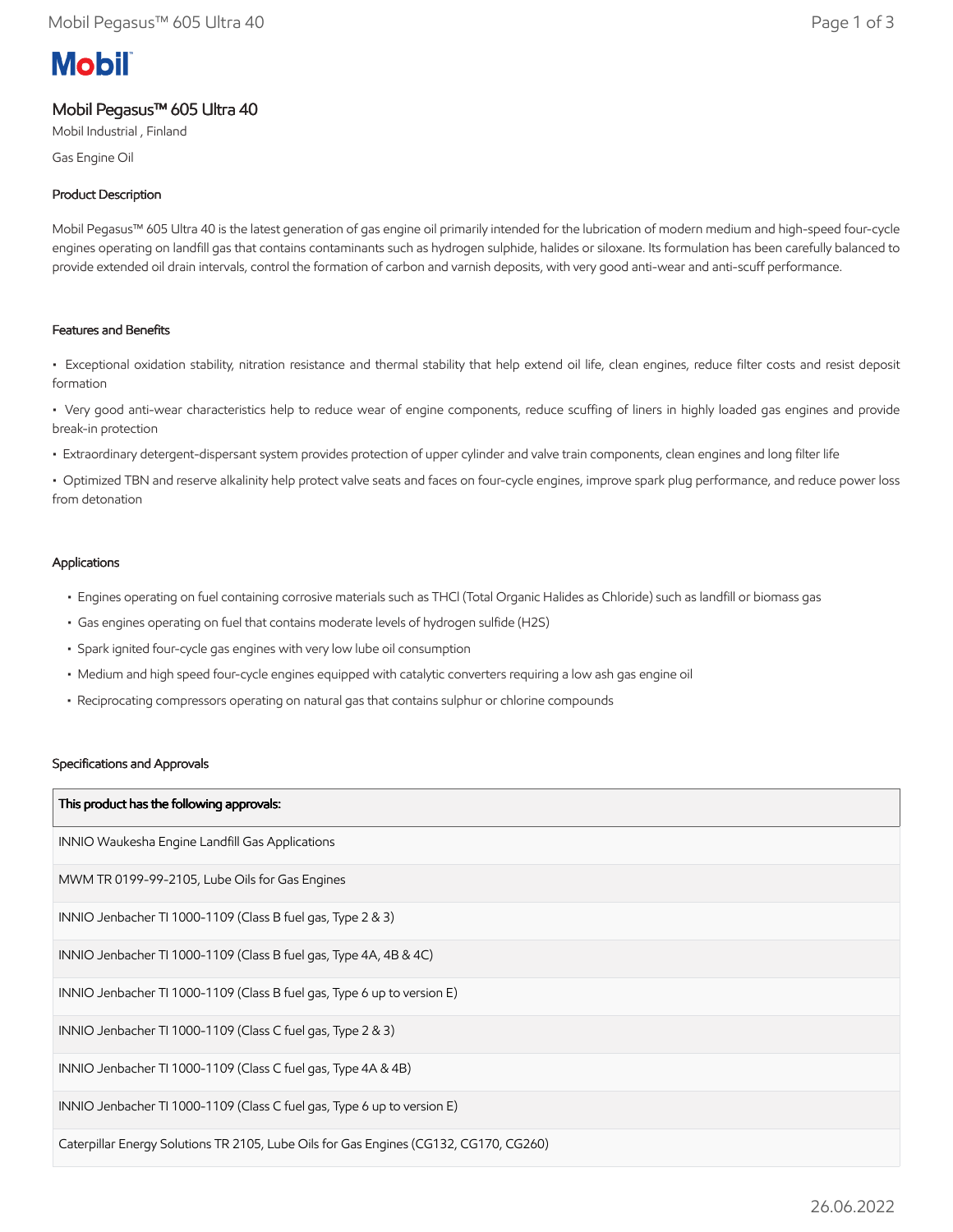#### This product has the following approvals:

#### MAN M 3271-4

INNIO Jenbacher TI 1000-1109 (CAT (catalyst) approved)

INNIO Jenbacher TI 1000-1109 (Class C fuel gas, Type 4A, 4B & 4C)

Rolls-Royce Solutions Augsburg (former MTU Onsite Energy) Gas Engine Series 400 - all engines operated with SCR catalyst and cleaned biogas (from digestion or sewage gas) and cleaned landfill gas

MAN M 3271-5

This product meets or exceeds the requirements of:

**Caterpillar** 

#### Properties and Specifications

| Property                                                   |       |  |  |  |
|------------------------------------------------------------|-------|--|--|--|
| Grade                                                      |       |  |  |  |
| Ash, Sulfated, mass%, ASTM D874                            | 0.6   |  |  |  |
| Density @ 15.6 C, kg/l, ASTM D1298                         | 0.850 |  |  |  |
| Flash Point, Cleveland Open Cup, °C, ASTM D92<br>268       |       |  |  |  |
| Kinematic Viscosity @ 100 C, mm2/s, ASTM D445              | 15    |  |  |  |
| Kinematic Viscosity @ 40 C, mm2/s, ASTM D445               | 138   |  |  |  |
| $-21$<br>Pour Point, °C, ASTM D97                          |       |  |  |  |
| Viscosity Index, ASTM D2270                                | 110   |  |  |  |
| Base Number - Xylene/Acetic Acid, mg KOH/g, ASTM D2896 (*) | 5.7   |  |  |  |

(\*) use of other ASTM approved solvents may yield different results

#### Health and safety

Health and Safety recommendations for this product can be found on the Material Safety Data Sheet (MSDS) @ [http://www.msds.exxonmobil.com/psims](http://www.msds.exxonmobil.com/psims/psims.aspx) /psims.aspx

All trademarks used herein are trademarks or registered trademarks of Exxon Mobil Corporation or one of its subsidiaries unless indicated otherwise

03-2022 ExxonMobil Finland Oy Ab Satamatie 10 21100 Naantali - FINLAND

+358 (0) 10 40 8500 [http://www.mobil.fi](http://www.mobil.fi/)

Typical Properties are typical of those obtained with normal production tolerance and do not constitute a specification. Variations that do not affect product performance are to be expected during normal manufacture and at different blending locations. The information contained herein is subject to change without notice. All products may not be available locally. For more information, contact your local ExxonMobil contact or visit